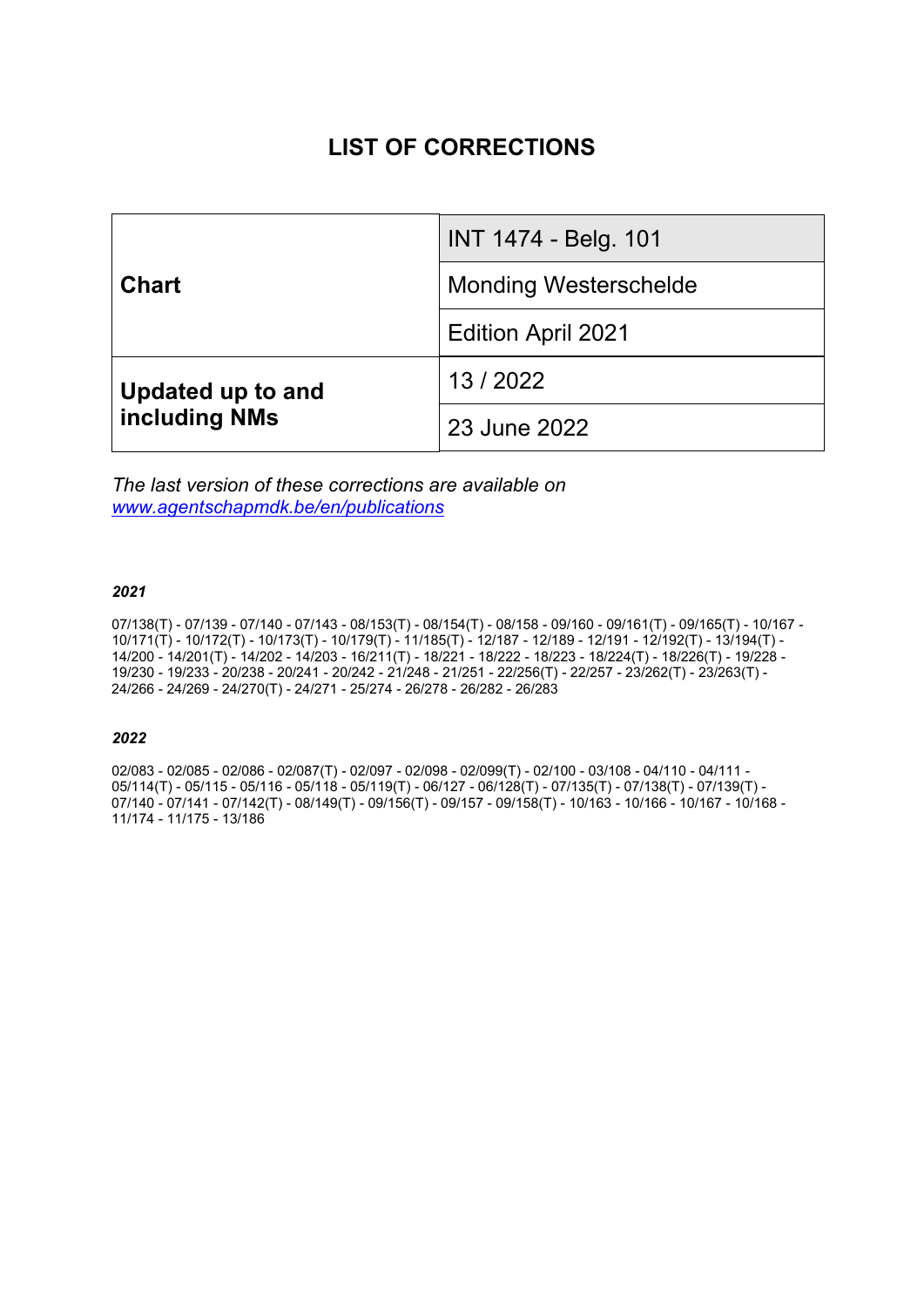#### **2021-07/138(T) COASTAL ROUTE - DE PANNE-OOSTENDE - VICINITY OOSTENDE - YACHTING BUOYS "2", "4", "S" EN "O" ESTABLISHED**

The following yachting buoys are temporarily established:

Yachting light buoy "2", yellow conical, FL.Y.5s, yellow lying cross as topmark in position 51°14,33'N 002°53,25'E.

Yachting light buoy "4", yellow conical, FL.Y.5s, yellow lying cross as topmark in position 51°13,38'N 002°52,75'E.

Yachting light buoy "S", yellow conical, FL.Y.5s, radar reflector, yellow lying cross as topmark in position 51°14,13'N 002°54,22'E.

Yachting light buoy "O", yellow spar, FL.Y.5s, radar reflector, yellow lying cross as topmark in position 51°14,28'N 002°52,09'E.

#### **2021-07/139 COASTAL ROUTE - OOSTENDE-ZEEBRUGGE - VICINITY OOSTENDE - BUOYS REMOVED**

The following light buoys are removed: RT2 in position 51°14,94'N 002°55,24'E RT3 in position 51°14,85'N 002°55,40'E.

#### **2021-07/140 COASTAL ROUTE - OOSTENDE-ZEEBRUGGE - VICINITY OOSTENDE - BUOYS ESTABLISHED**

The following light buoys are established: North cardinal buoy "BA-N", Q, in position 51°14,90'N 002°55,16'E West cardinal buoy "BA-W", Q(9)15s, in position 51°14,78'N 002°54,98'E East cardinal buoy "BA-E", VQ(3)5s, in position 51°14,78'N 002°55,34'E South cardinal buoy "BA-S", Q(6)+LFl.15s, in position 51°14,67'N 002°55,16'E.

## **2021-07/143 APPROACH WESTERSCHELDE - GEUL VAN DE WALVISCHSTAART - PERMANENT VIRTUAL FAIRWAY MARKING**

Ref.: NtM 2015-014/188 and BaZ 2021-01/074 (Bass 073-2014)

The virtual fairway marking (v-AtoN's) in the Geul van de Walvischstaart is become permanent and the pilot status voor this fairway is terminated with immediate effect.

It concerns the following virtual fairway marking: GvW 1 (MMSI 992442132) in position 51°30,00'N 003 23,50'E GvW 3 (MMSI 992442131) in position 51°29,84'N 003 22,64'E GvW 5 (MMSI 992442130) in position 51°29,30'N 003 23,73'E.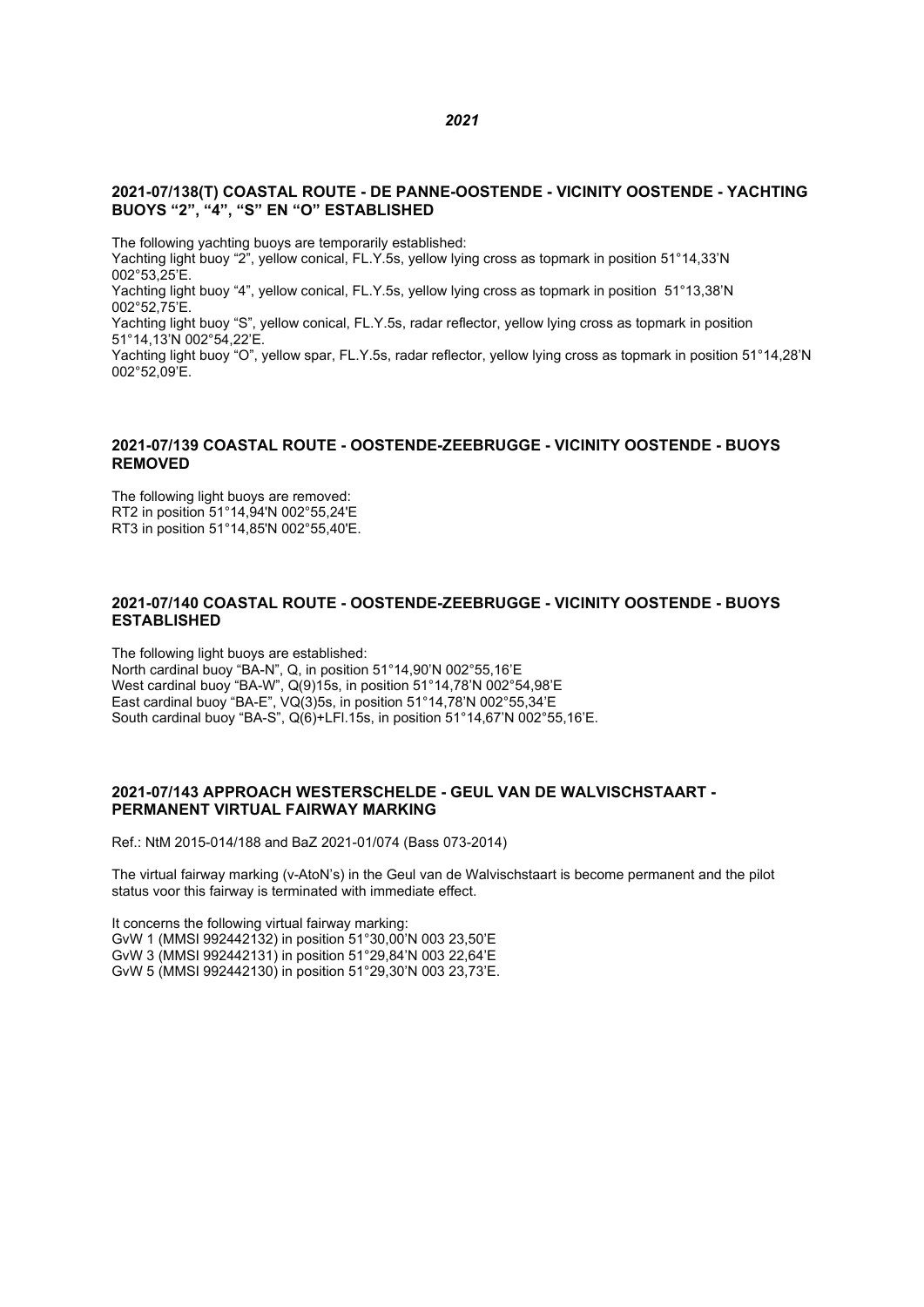### **2021-08/153(T) COASTAL ROUTE - OOSTENDE-ZEEBRUGGE - GPS-BUOYS AKUST201 AND AKUST202 TEMPORARILY ESTABLISHED**

Temporarily established:

GPS-current measuring buoy aKust201, yellow spherical, Fl.5s, in position 51°14,81'N 002°55,74'E GPS-current measuring buoy aKust202, yellow spherical, Fl.5s, in position 51°14,73'N 002°55,50'E

Special marking buoy HD21, yellow conical, Fl.Y.5s, yellow lying cross as topmark, in position 51°14,85'N 002°55,83'E Special marking buoy HD22, yellow conical, Fl.Y.5s, yellow lying cross as topmark, in position 51°14.69'N 002°55.40'E

#### **2021-08/154(T) COASTAL ROUTE - OOSTENDE-ZEEBRUGGE - LIGHT BUOY DC1 MOVED**

NtM 2020-15/252(T) is cancelled.

North cardinal buoy DC1 is moved to new position 51°15,98'N 002°57,87'E.

#### **2021-08/158 APPROACH WESTERSCHELDE - WIND FARM BORSSELE COMPLETED**

The details below will be included in the new edition of charts 101 (INT 1474) and D11 expected to be published in April 2021.

Wind farm Borssele has been completed.

All wind turbines are established.

Wind turbines on the outer edge of the wind farm carry light Mo(W)Y.10s with range 2M. Wind turbines on the corners of the wind farm carry light Mo(U)Y.15s with range 5M and fog horn Mo(U)30s.

Wind farm Borssele remains an area in which entry is prohibited.

# **2021-09/160 COASTAL ROUTE - OOSTENDE-ZEEBRUGGE - GPS-BUOYS REMOVED**

NtM 2021-08/153(T) is cancelled.

The following buoys are removed:

- GPS-current measuring buoy aKust201 in position 51°14,81'N 002°55,74'E

- GPS-current measuring buoy aKust202 in position 51°14,73'N 002°55,50'E

- HD21 in position 51°14,85'N 002°55,83'E
- HD22 in position 51°14.69'N 002°55.40'E

#### **2021-09/161(T) COASTAL ROUTE - ZEEBRUGGE-CADZAND - LIGHT BUOYS AND INSTRUMENTS ESTABLISHED**

The following special marking buoys are established:

- HD25, yellow conical, Fl.Y.5s, radar reflector, yellow lying cross as topmark in position 51°21,35'N 003°16,98'E

- HD26, yellow conical, Fl.Y.5s, radar reflector, yellow lying cross as topmark in position 51°21,88'N 003°19,58'E These buoys are covering current meters on the seabed.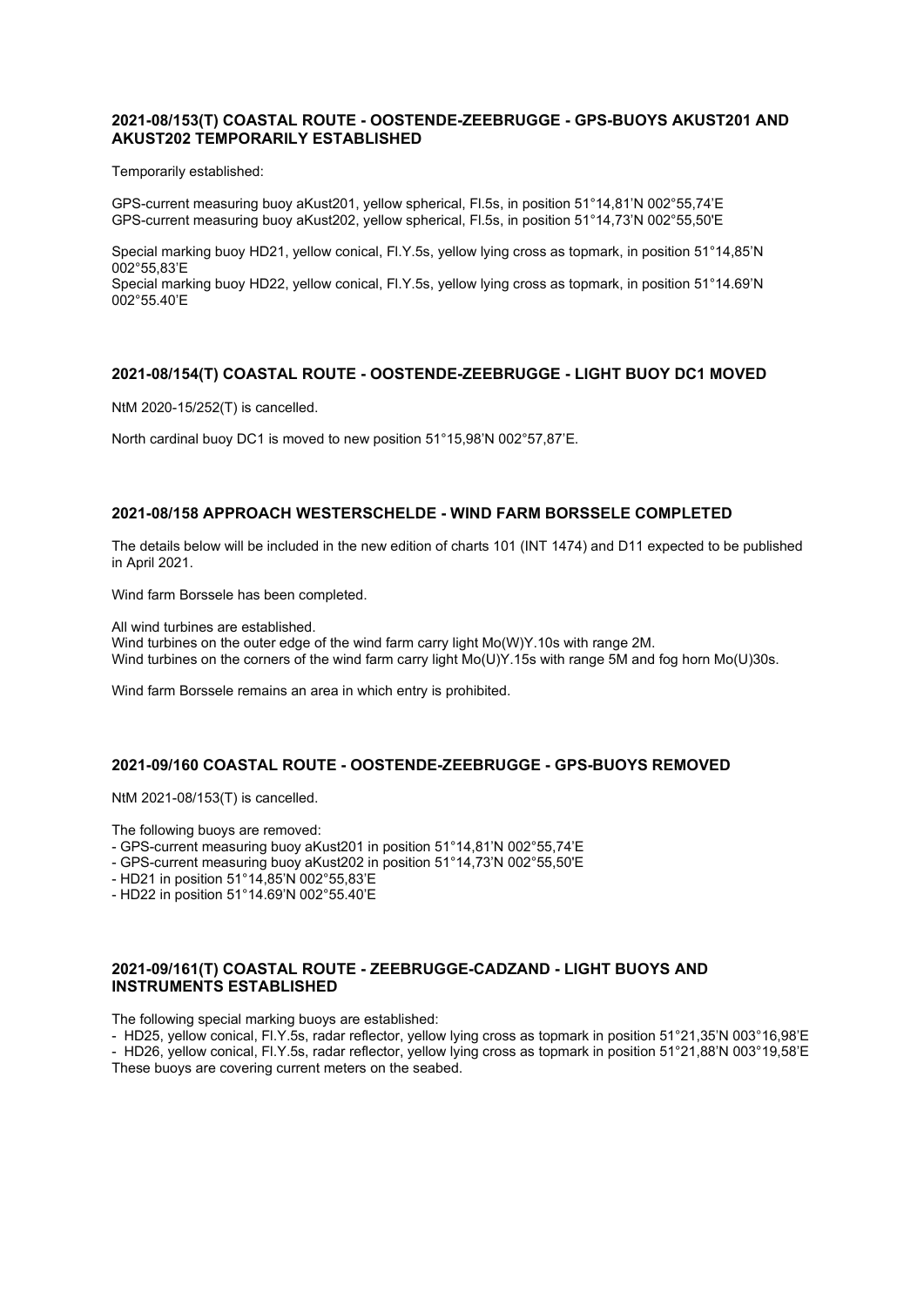#### **2021-09/165(T) APPROACH WESTERSCHELDE - OOSTGAT - BEACH NOURISHMENT ALONG THE WALCHERSE COAST**

The beaches on the Walcherse coast will be surfaced from week 18 up to week 30. A South Cardinal buoy, Zink-S, Q(6)+L.Fl.15s, is established in position 51°29,83'N 003°28,71'E. This buoy marks the pressure line and will be moved several times.

### **2021-10/167 TSS-WESTHINDER - LIGHT BUOY HD18 REMOVED**

NtM 2021-06/123(T) is cancelled.

Light buoy HD18 in position 51°20,91'N 002°41,92'E is removed.

### **2021-10/171(T) COASTAL ROUTE - OOSTENDE-ZEEBRUGGE - GPS-BUOYS AKUST201 AND AKUST202 TEMPORARILY ESTABLISHED**

Temporarily established:

GPS current meter buoy aKust201, yellow spherical, Fl.5s, in position 51°14,84'N 002°55,46'E GPS current meter buoy aKust202, yellow spherical, Fl.5s, in position 51°14,88'N 002°55,71'E

Special marking buoy HD21, yellow conical, Fl.Y.5s, yellow lying cross as topmark, in position 51°14,88'N 002°55,54'E Special marking buoy HD22, yellow conical, Fl.Y.5s, yellow lying cross as topmark, in position 51°14,93'N 002°55,78'E

# **2021-10/172(T) COASTAL ROUTE - ZEEBRUGGE-CADZAND - LIGHT BUOYS AND INSTRUMENTS - HD26 NEW POSITION**

NtM 2021-09/161(T) is cancelled.

Special marking buoy HD26 is moved to new position 51°22,15'N 003°19,51'E. Special marking buoy HD25 remains in position 51°21,35'N 003°16,98'E.

HD25 and HD26, yellow conical, Fl.Y.5s, radar reflector, yellow lying cross as topmark, cover current meters on the seabed.

# **2021-10/173(T) PORT OF BLANKENBERGE - EASTERN HARBOUR LIGHT UNLIT**

The eastern harbour light is unlit in position 51°18,91'N 003°06,56'E.

# **2021-10/179(T) APPROACH WESTERSCHELDE - OOSTGAT - BUOY CHANGE**

Temporary move: OG12 to position 51°30,053'N 003°28,328'E.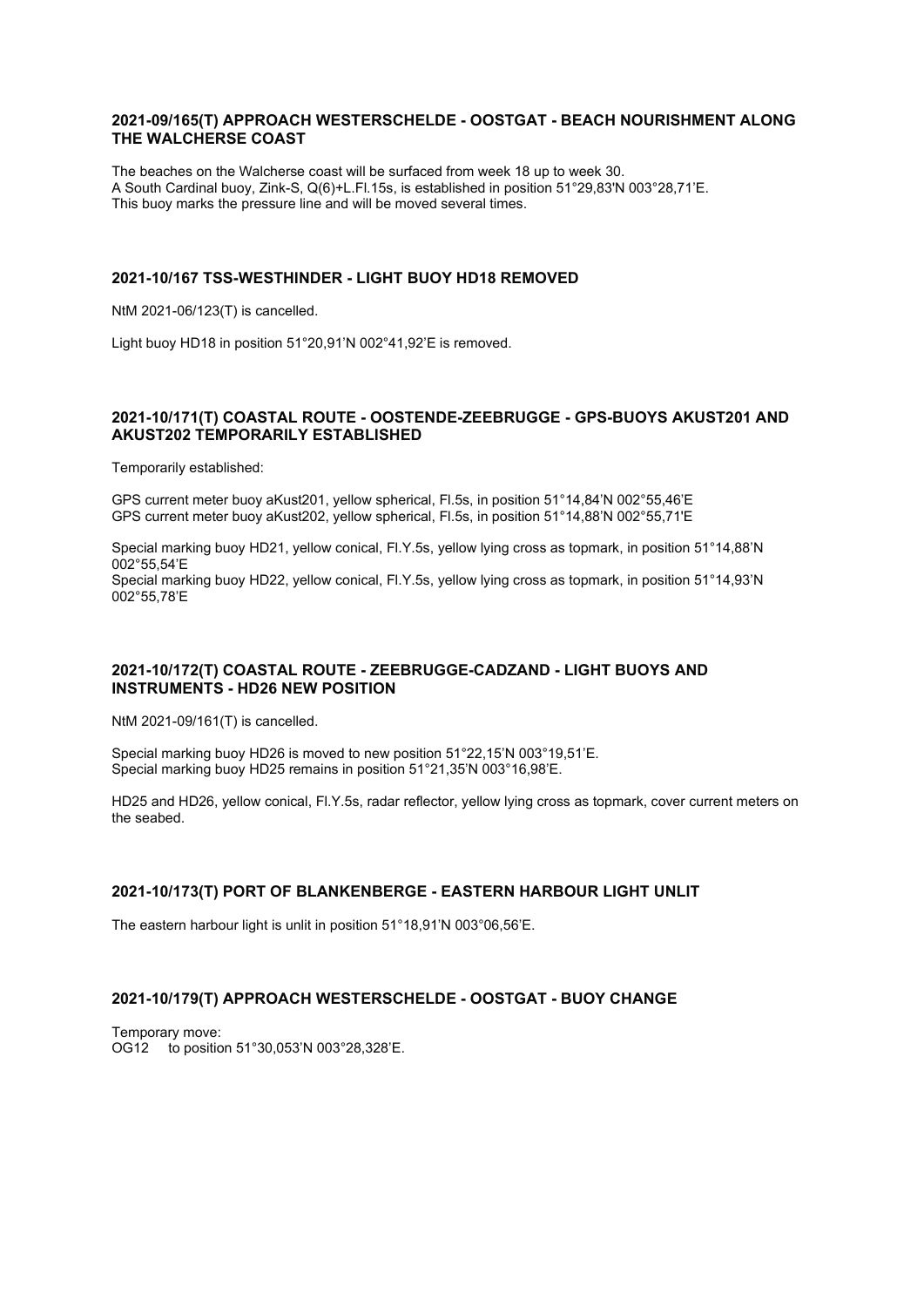#### **2021-11/185(T) APPROACH WESTERSCHELDE - SARDIJNGEUL - MOVE LIGHT BUOY AND PRECAUTIONARY AREA**

The west cardinal buoy SG-W (nat. light no. 0246) is moved from position 51°26.43'N 003°33.71'E to position 51°26.30'N 003°33.95'E. The associated precautionary area is also adjusted on this position.

#### **2021-12/187 GENERAL NOTICES - NEW PUBLICATION - CHARTS 101 (INT 1474), 102 (INT 1480), D11**

New publication of April 2021 of:

International chart INT 1474 (Belgian chart 101): Monding van de Westerschelde van Oostende tot Westkapelle. Scale: 1/60.000. The panel of Zeebrugge (scale 1/20.000) has been expanded with the inner port.

International chart INT 1480 (Belgian chart 102): Frans - Belgische Kust van Dunkerque tot Oostende. Scale: 1/60.000.

Belgian chart D11: Vlaamse Banken van Gravelines tot Westkapelle. Scale: 1/100.000.

These charts are from now available in specialized sales points, which you can find on our website www.afdelingkust.be > Vlaamse Hydrografie.

# **2021-12/189 COASTAL ROUTE - DE PANNE-OOSTENDE - AKUST34 REPLACED BY AKUST1**

Delete:

- aKust34, in position 51°13,23'N 002°52,17'E

Insert:

- aKust1, wave recorder buoy, yellow spherical, Fl(5)Y.20s, in position 51°14,21'N 002°48,78'E

Move:

- HD1, special marking buoy, yellow conical, Fl.Y.5s, lying cross as topmark, radar reflector to position 51°14,18'N 002°48,69'E

- H8, special marking buoy, yellow pilar, Fl.Y.5s, lying cross as topmark, radar reflector to position 51°14,31'N 002°48,79'E

#### **2021-12/191 APPROACH WESTERSCHELDE - GEUL VAN DE WALVISCHSTAART - VIRTUAL FAIRWAY MARKING - BUOY CHANGE - CHART CORRECTION**

The following MMSI-no and coordinates are changed: GvW 1 (MMSI 992446064) in position 51°30,00'N 003°21,50'E GvW 3 (MMSI 992446065) in position 51°29,83'N 003°22,63'E GvW 5 (MMSI 992446066) in position 51°29,30'N 003°23,72'E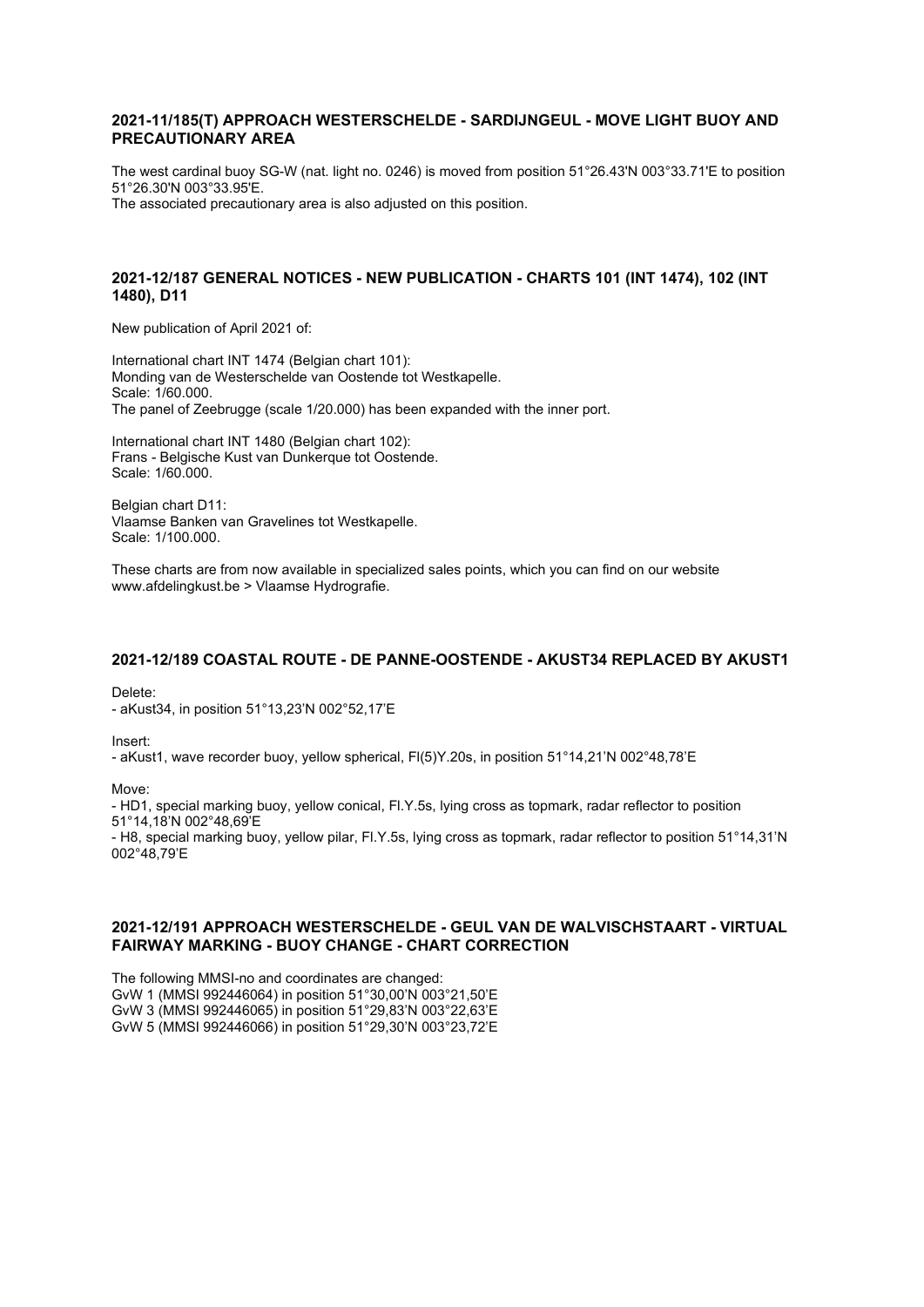#### **2021-12/192(T) APPROACH WESTERSCHELDE - OOSTGAT - BEACH NOURISHMENT ALONG THE WALCHERSE COAST - TEMPORARY BUOY CHANGE**

NtM 2021-10/179(T) and 2021-09/165(T) are cancelled.

#### Move:

- OG12 to its original position 51°30,00'N 003°28,44'E.

- South cardinal buoy Zink-S to position 51°30,79'N 003°26,82'E.

#### **2021-13/194(T) COASTAL ROUTE - OOSTENDE-ZEEBRUGGE - VICINITY OOSTENDE – BELGIAN OFFSHORE CHAMPIONSHIP 3-4 JULY**

On 3 and 4 July 2021, the Belgian Offshore championship will take place in the vicinity of lighthouse Oostende between the following points:

Eastern breakwater coastline 51°14,95'N 002°56,81'E 51°15,18'N 002°56,55'E 51°14,81'N 002°55,52'E 51°14,65'N 002°55,19'E

#### **2021-14/200 COASTAL ROUTE - OOSTENDE-ZEEBRUGGE - VICINITY OOSTENDE - BUOYS MOVED - CHART CORRECTION**

Move:

- BA-N from position 51°14,90'N 002°55,16'E to position 51°14,95'N 002°55,19'E

- BA-W from position 51°14,78'N 002°54,98'E to position 51°14,81'N 002°54,90'E

- BA-E from position 51°14,78'N 002°55,34'E to position 51°14,77'N 002°55,42'E

- BA-S from position 51°14,67'N 002°55,16'E to position 51°14,62'N 002°55,13'E

#### **2021-14/201(T) COASTAL ROUTE - OOSTENDE-ZEEBRUGGE - GPS-BUOYS**

NtM 2021-10/171(T) is cancelled.

Delete:

- aKust202 in position 51°14,88'N 002°55,71'E

- HD22 in position 51°14,93'N 002°55,78'E

Remains in position:

- aKust201 in position 51°14,84'N 002°55,46'E

- HD21 in position 51°14,88'N 002°55,54'E

#### **2021-14/202 COASTAL ROUTE - OOSTENDE-ZEEBRUGGE - VICINITY OOSTENDE: BELGIAN OFFSHORE CHAMPIONSHIP 3-4 JULY CANCELLED**

NtM 2021-13/194(T) is cancelled.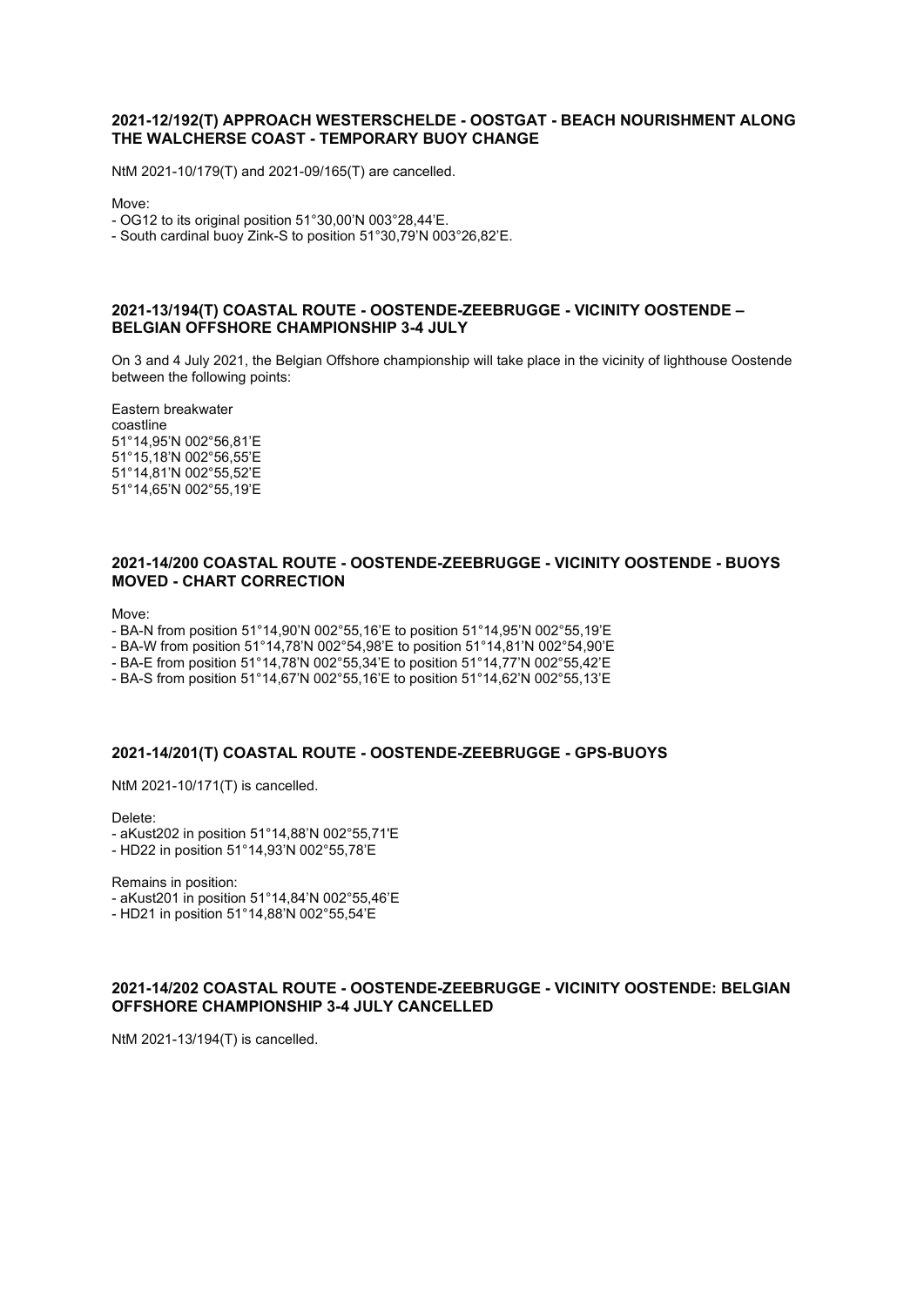#### **2021-14/203 COASTAL ROUTE - ZEEBRUGGE-CADZAND - LIGHT BUOYS AND INSTRUMENTS**

NtM 2021-10/172(T) is cancelled.

Delete: - HD26 in position 51°22,15'N 003°19,51'E - HD25 in position 51°21,35'N 003°16,98'E

#### **2021-16/211(T) COASTAL ROUTE - OOSTENDE-ZEEBRUGGE - VICINITY BLANKENBERGE - BELGIAN OFFSHORE CHAMPIONSHIP 21-22 AUGUST**

On 21 and 22 August 2021, the Belgian Offshore championship will take place in the vicinity of Blankenberge between the following coordinates:

51°19,40'N 003°08,13'E 51°19,69'N 003°07,30'E 51°19,63'N 003°07,03'E 51°19,20'N 003°06,55'E 51°18,98'N 003°06,68'E

#### **2021-18/221 COASTAL ROUTE - OOSTENDE-ZEEBRUGGE - VICINITY BLANKENBERGE - BELGIAN OFFSHORE CHAMPIONSHIP 21-22 AUGUST**

NtM 2021-16/211(T) is cancelled.

### **2021-18/222 SCHEUR - BUOY**

Delete: HD7 in position 51°25,07'N 003°18,01'E

#### **2021-18/223 COASTAL ROUTE - OOSTENDE-ZEEBRUGGE - BUOYS**

NtM 2021-14/201(T) is cancelled.

### **2021-18/224(T) COASTAL ROUTE - ZEEBRUGGE-CADZAND - VICINITY KNOKKE-HEIST - BELGIAN OFFSHORE CHAMPIONSHIP 18-19 SEPTEMBER**

On 18 and 19 September 2021, the Belgian Offshore Championship will take place in the vicinity of Knokke-Heist between the following coordinates:

51°21,77'N 003°18,43'E 51°22,14'N 003°17,80'E 51°22,13'N 003°17,27'E 51°21,87'N 003°16,58'E 51°21,35'N 003°16,52'E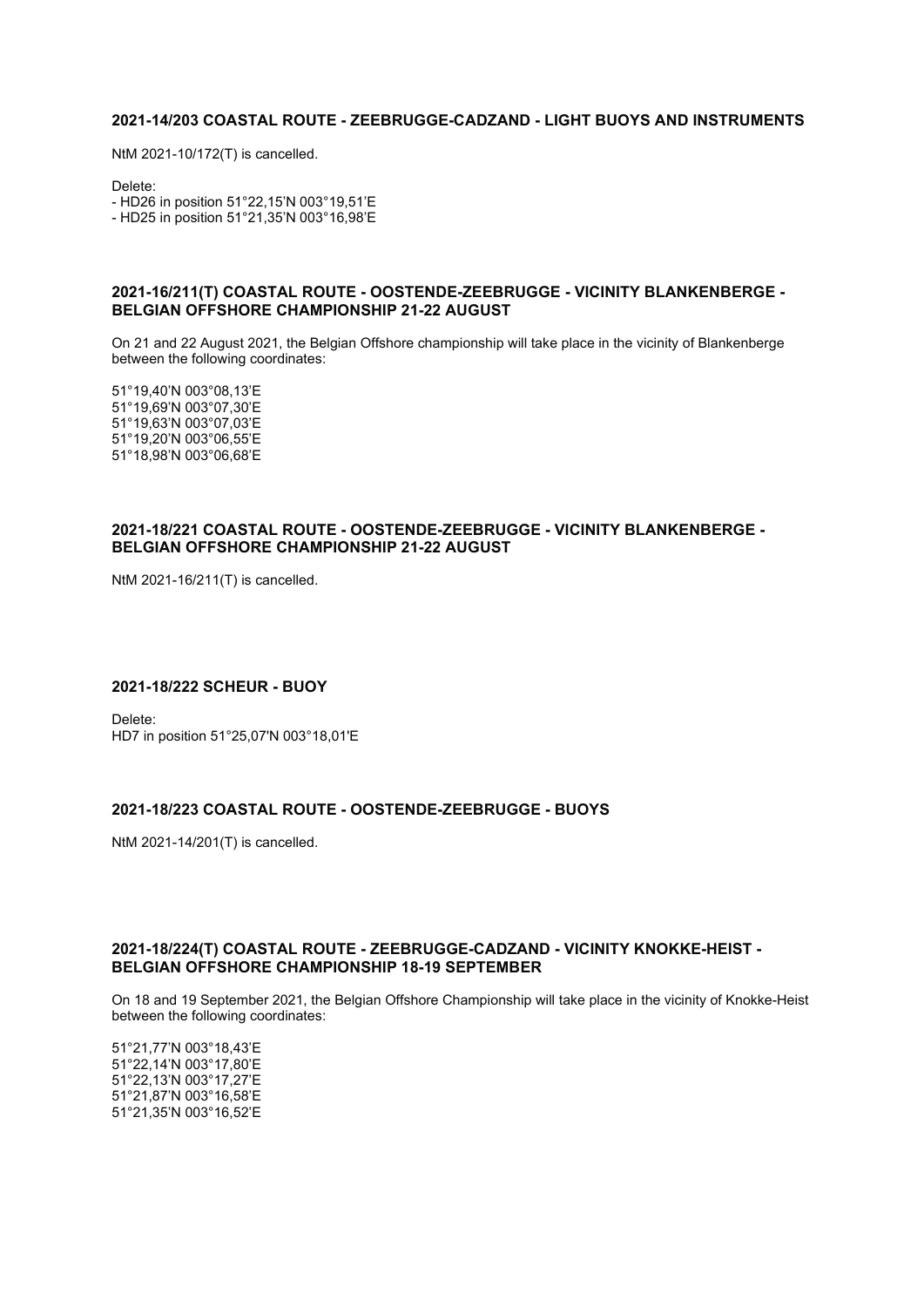### **2021-18/226(T) APPROACH WESTERSCHELDE - OOSTGAT - SARDIJNGEUL - BUOY**

Delete: Zink-S in position 51°30,79'N 003°26,82'E

Insert: Zink-S, south cardinal buoy, Q(6)+LFL15s, in position 51°27,99'N 003°31,07'E

#### **2021-19/228 COASTAL ROUTE - OOSTENDE-ZEEBRUGGE - BUOY**

Change: OostendeBK-E, green conical with topmark, Fl 5s in OostendeBK-E, green conical with topmark, Fl 4s, in position 51°17,35'N 002°51,92'E

### **2021-19/233 APPROACH WESTERSCHELDE - PRECAUTIONARY AREA**

NtM 2021-11/185(T) is cancelled.

#### **2021-20/238 COASTAL ROUTE - ZEEBRUGGE-CADZAND - VICINITY KNOKKE-HEIST - BELGIAN OFFSHORE CHAMPIONSHIP 18-19 SEPTEMBER**

NtM 2021-18/224(T) is cancelled.

#### **2021-20/241 APPROACH WESTERSCHELDE - OOSTGAT - EXPLOSIVES**

NtM 2020-26/345(T) is cancelled.

#### **2021-20/242 APPROACH WESTERSCHELDE - BUOYS**

#### Delete:

- VH2 in position 51°24,34'N 003°33,90'E
- VH8 in position 51°23,28'N 003°36,52'E
- VH10 in position 51°23,28'N 003°36,94'E

Insert:

- VH2, red spar, cylinder as topmark, Iso 2s in position 51°24,41'N 003°33,72'E
- VH8, red spar, cylinder as topmark in position 51°23,30'N 003°36,48'E
- VH10, red spar, in position 51°23,32'N 003°36,94'E

In the list of lights:

- Change at nat. no. 0566 (VH2)
- Column 3: 51 24,34 N 3 33,90 E in 51 24,41 N 3 33,72 E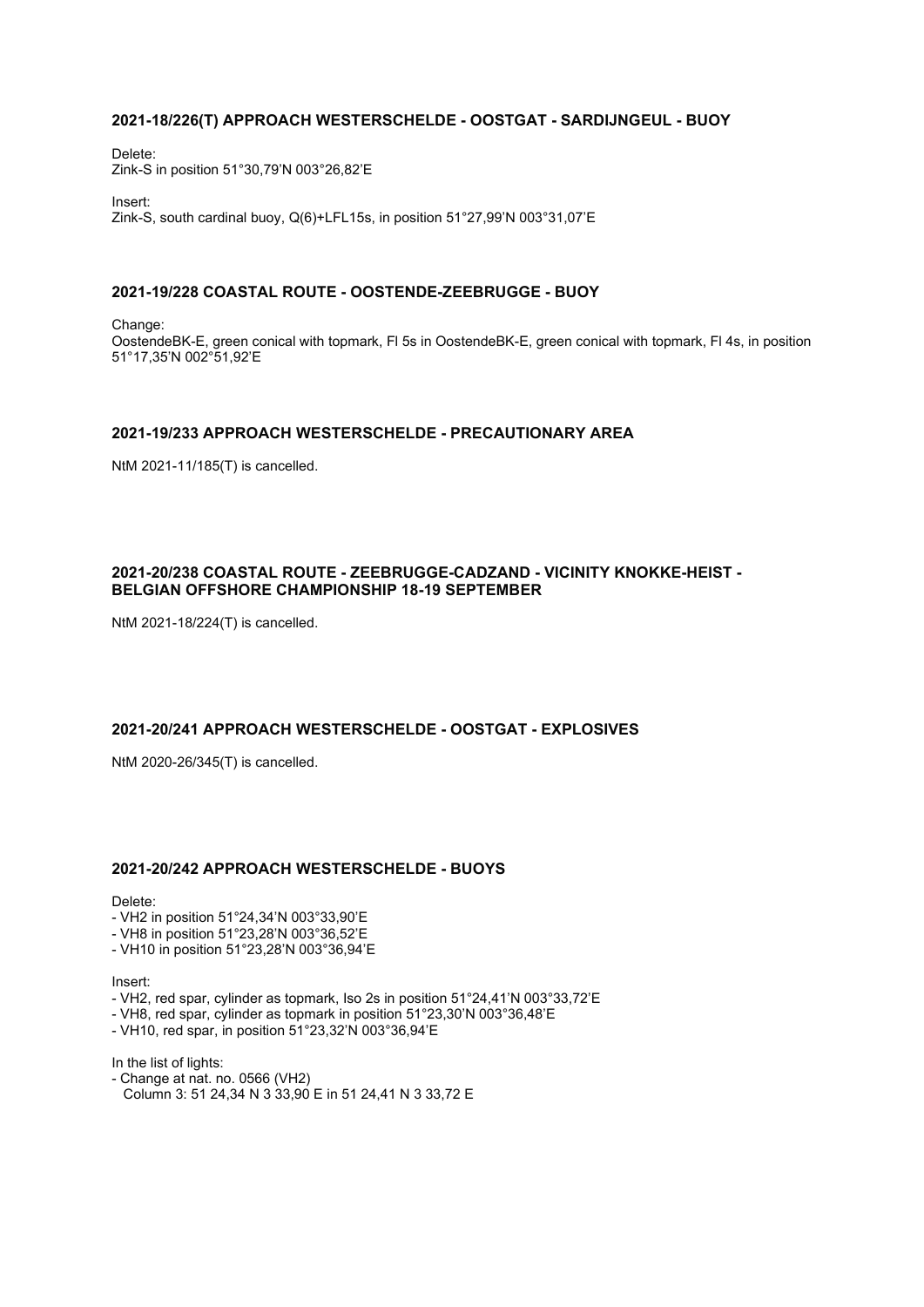#### **2021-21/248 PORT OF ZEEBRUGGE - VOORHAVEN - ALBERT II-DOK - ZWEEDSE KAAI - MAINTAINED DEPTHS**

Insert accompanying blocks. Pay attention to the scale when printing, see printer settings.

### **2021-21/251 WESTERSCHELDE - VLISSINGEN-BORSSELE - BATHYMETRY**

104/09, 104/10 Insert: - Sounding 4,1 m in position 51°25,01'N 003°39,66'E with a 5 m depth contour around it Delete: - Sounding 8,6 m in position 51°24,95'N 003°39,90'E

101 (INT 1474), 104/10 Insert: - Sounding 3 m in position 51°23,51'N 003°35,40'E Delete: - Sounding 4,3 m in position 51°23,53'N 003°35,47'E

# **2021-22/256(T) COASTAL ROUTE - OOSTENDE-ZEEBRUGGE - BUOY**

Insert:

- HD20, yellow conical, Fl.Y.5s, St Andrew's cross as topmark, radar reflector in position 51°14,88'N 002°55,54'E

This buoy covers a measurement buoy.

#### **2021-22/257 WESTERSCHELDE - VLISSINGEN-BORSSELE - BUOY**

Insert: - DAM, north cardinal spar in position 51°23,29'N 003°35,97'E

# **2021-23/262(T) APPROACH WESTERSCHELDE - BUOYS**

Insert:

- VR-A, yellow spar, Fl.Y.5s in position 51°26,19'N 003°20,07'E - VR-B, yellow spar, Fl.Y.5s in position 51°26,12'N 003°20,07'E

- VR-C, yellow spar, Fl.Y.5s in position 51°25,56'N 003°24,01'E

- VR-D, yellow spar, Fl.Y.5s in position 51°25,49'N 003°24,01'E

These buoys cover two measuring frames.

### **2021-23/263(T) APPROACH WESTERSCHELDE - SARDIJNGEUL - SHALLOW DEPTH**

Insert:

- Sounding 6,8 m in position 51°26,62'N 003°33,41'E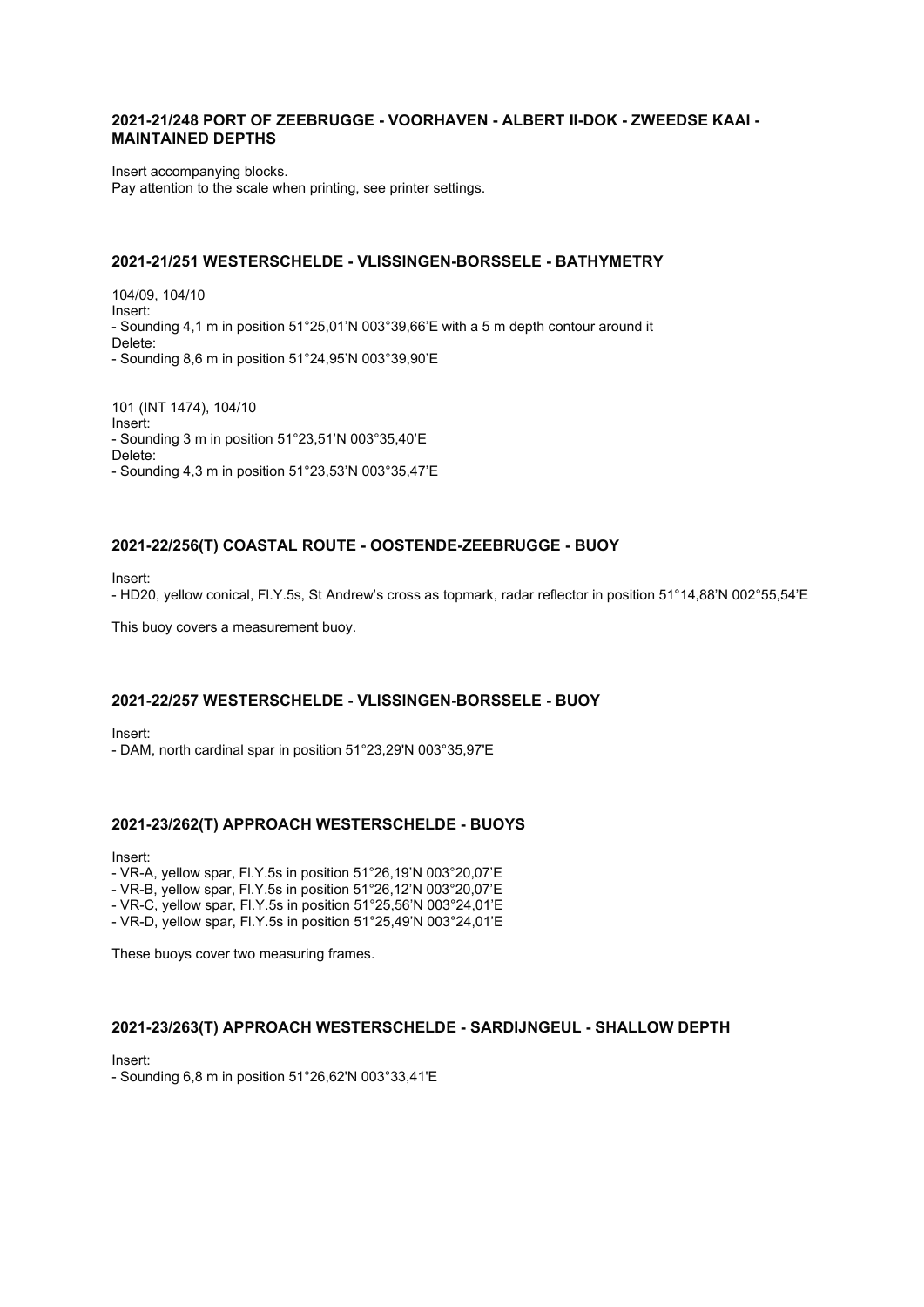# **2021-24/266 COASTAL ROUTE - OOSTENDE-ZEEBRUGGE - BUOY**

Move:

- Buoy HD3 from position 51°14,78'N 002°55,59'E to position 51°12,74'N 002°50,55'E

This buoy covers a measurement buoy.

#### **2021-24/269 APPROACH WESTERSCHELDE - LIGHTS**

NtM 2019-08/134(T) is cancelled.

101: light Sergeant (LL int. no. B0174.1 - nat. no. 0218) in position 51°30,28'N 003°28,41'E

Delete: Sector light arms and band

Insert: Yellow light flare

104/09: light Eendragtpolder (LL int. no. B0262 - nat. no. 0714) in position 51°21,40'N 003°54,27'E

Delete: Sector light arms and bands

Insert: Yellow light flare

104/09 and 104/08: light Schore (LL int. no. B0282 - nat. no. 0754.1) in position 51°27,18'N 003°59,42'E

Delete: Sector light arms and bands

Insert: Yellow light flare

#### **2021-24/270(T) APPROACH WESTERSCHELDE - OOSTGAT - SARDIJNGEUL - BUOYS**

NtM 2021-18/226(T) is cancelled.

Move:

- Buoy Zink-S from position 51°27,99'N 003°31,07'E to position 51°27,00'N 003°32,74'E

- Buoy OG 22 from position 51°27,16'N 003°32,26'E to position 51°27,12'N 003°32,25'E

- Buoy OG 24 from position 51°27,02'N 003°32,73'E to position 51°26,96'N 003°32,86'E

#### **2021-24/271 WESTERSCHELDE - VLISSINGEN-BORSSELE - BUOY**

Move:

- Buoy VH 4 from position 51°23,88'N 003°34,85'E to position 51°23,87'N 003°34,81'E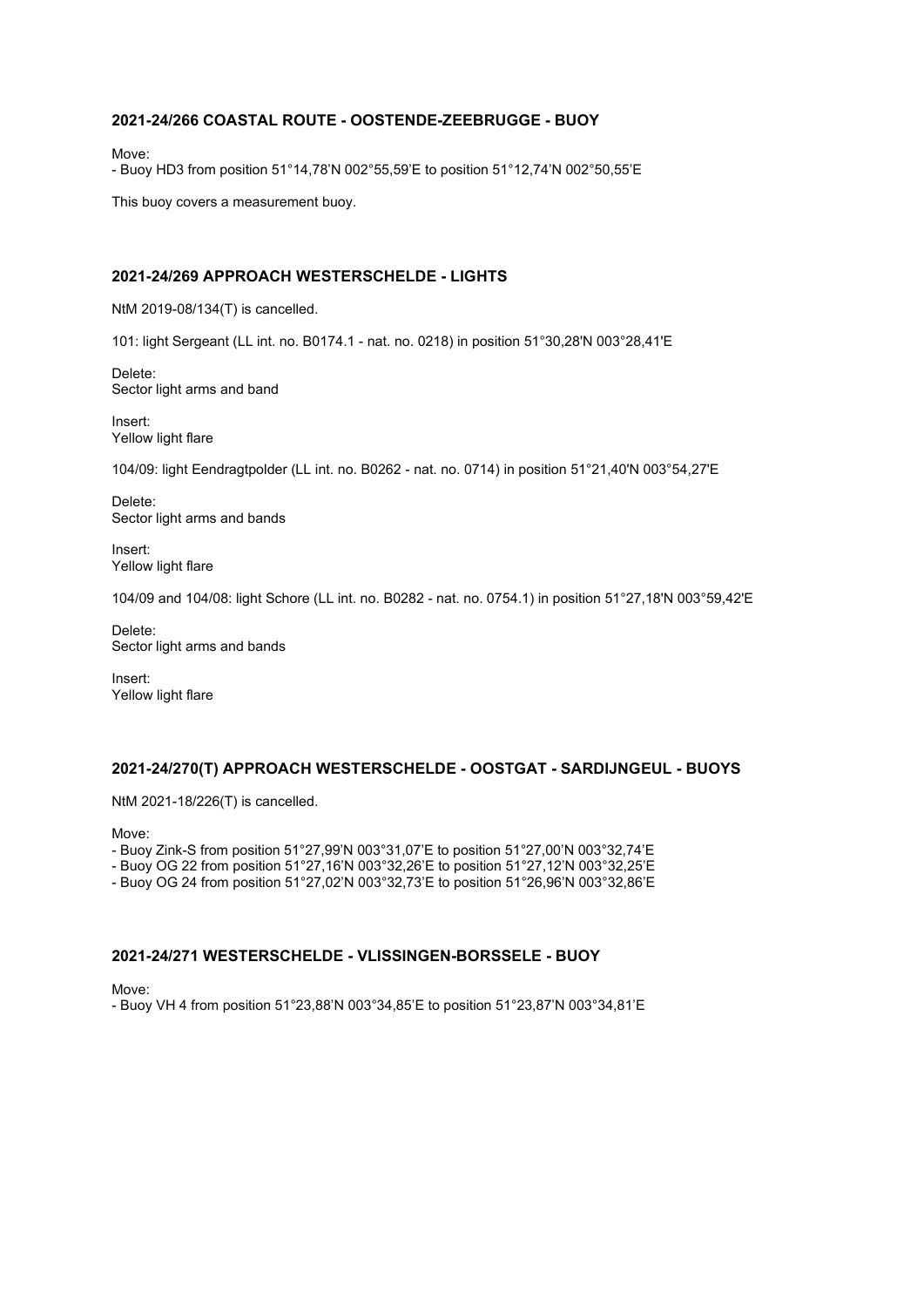### **2021-25/274 COASTAL ROUTE - OOSTENDE-ZEEBRUGGE - BUOY**

Insert:

- HD3, yellow conical, Fl.Y.5s, yellow St Andrew's cross as topmark, radar reflector in position 51°14,78'N 002°55,59'E

### **2021-26/278 PORT OF BLANKENBERGE - HARBOUR LIGHT**

NtM 2021-10/173(T) is cancelled.

# **2021-26/282 APPROACH WESTERSCHELDE - GEUL VAN DE RASSEN - BUOYS**

Move:

- Buoy GR 5 from position 51°31,45'N 003°24,53'E to position 51°31,46'N 003°24,57'E

- Buoy GR 3 from position 51°31,94'N 003°24,66'E to position 51°31,94'N 003°24,72'E

- Buoy GR 4 from position 51°31,42'N 003°24,72'E to position 51°31,46'N 003°24,74'E

- Buoy GR 2 from position 51°31,92'N 003°24,88'E to position 51°31,92'N 003°24,91'E

#### **2021-26/283 APPROACH WESTERSCHELDE - OOSTGAT - SARDIJNGEUL - BUOYS**

Move:

- Buoy OG 20 (LL nat. no. 0232) from position 51°27,28'N 003°31,57'E to position 51°27,23'N 003°31,67'E

- Buoy SG 3 (LL nat. no. 0242) from position 51°26,64'N 003°33,33'E to position 51°26,62'N 003°33,46'E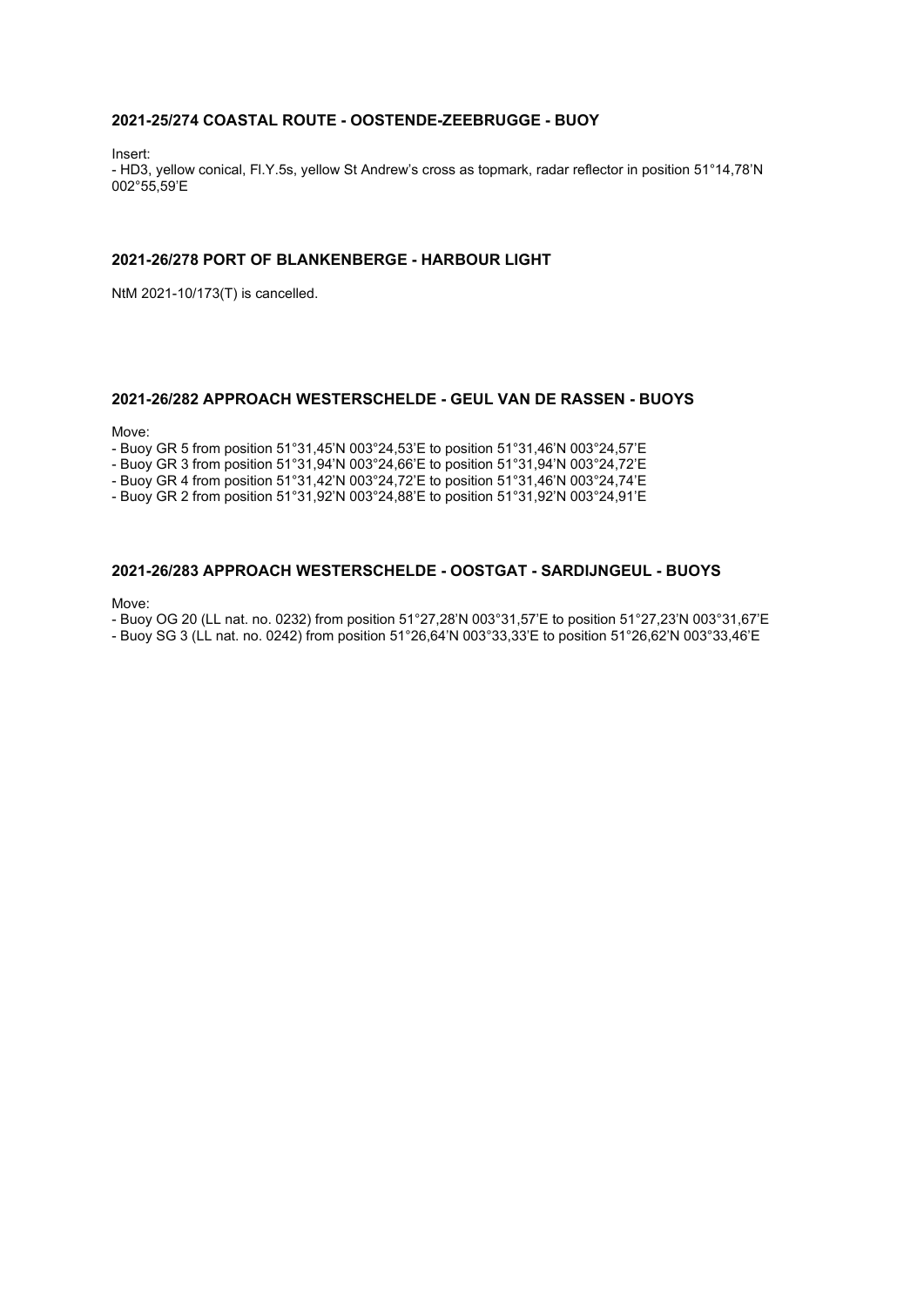#### **2022-02/083 COASTAL ROUTE - DE PANNE-OOSTENDE - VICINITY OOSTENDE - BUOYS**

NtM 2021-07/138(T) is cancelled.

### **2022-02/085 COASTAL ROUTE - OOSTENDE-ZEEBRUGGE - BUOY**

Change: - Buoy HD3 in position 51°14,78'N 002°55,59'E in HD30

# **2022-02/086 COASTAL ROUTE - OOSTENDE-ZEEBRUGGE - VICINITY BLANKENBERGE - BUOYS**

NtM 2021-06/127(T) is cancelled.

#### **2022-02/087(T) PORT OF ZEEBRUGGE - ACHTERHAVEN - BUOY**

Delete:

- Buoy 4 in position 51°17,99'N 003°14,10'E

# **2022-02/097 APPROACH WESTERSCHELDE - BUOYS**

NtM 2021-23/262(T) is cancelled.

### **2022-02/098 APPROACH WESTERSCHELDE - GEUL VAN DE WALVISCHSTAART - BUOYS - V-AIS**

Move:

- Buoy GvW 4 from position 51°30,35'N 003°21,77'E to position 51°30,55'N 003°21,82'E
- Buoy GvW 6 from position 51°29,89'N 003°23,36'E to position 51°30,15'N 003°23,35'E
- Buoy GvW 8 from position 51°28,52'N 003°25,52'E to position 51°28,82'N 003°25,44'E
- Buoy GvW 10 from position 51°27,44'N 003°26,81'E to position 51°27,39'N 003°26,56'E
- V-AIS GvW 3 (MMSI 992446065) from position 51°29,83'N 003°22,63'E to position 51°29,89'N 003°23,02'E
- V-AIS GvW 5 (MMSI 992446066) from position 51°29,30'N 003°23,72'E to position 51°29,50'N 003°23,77'E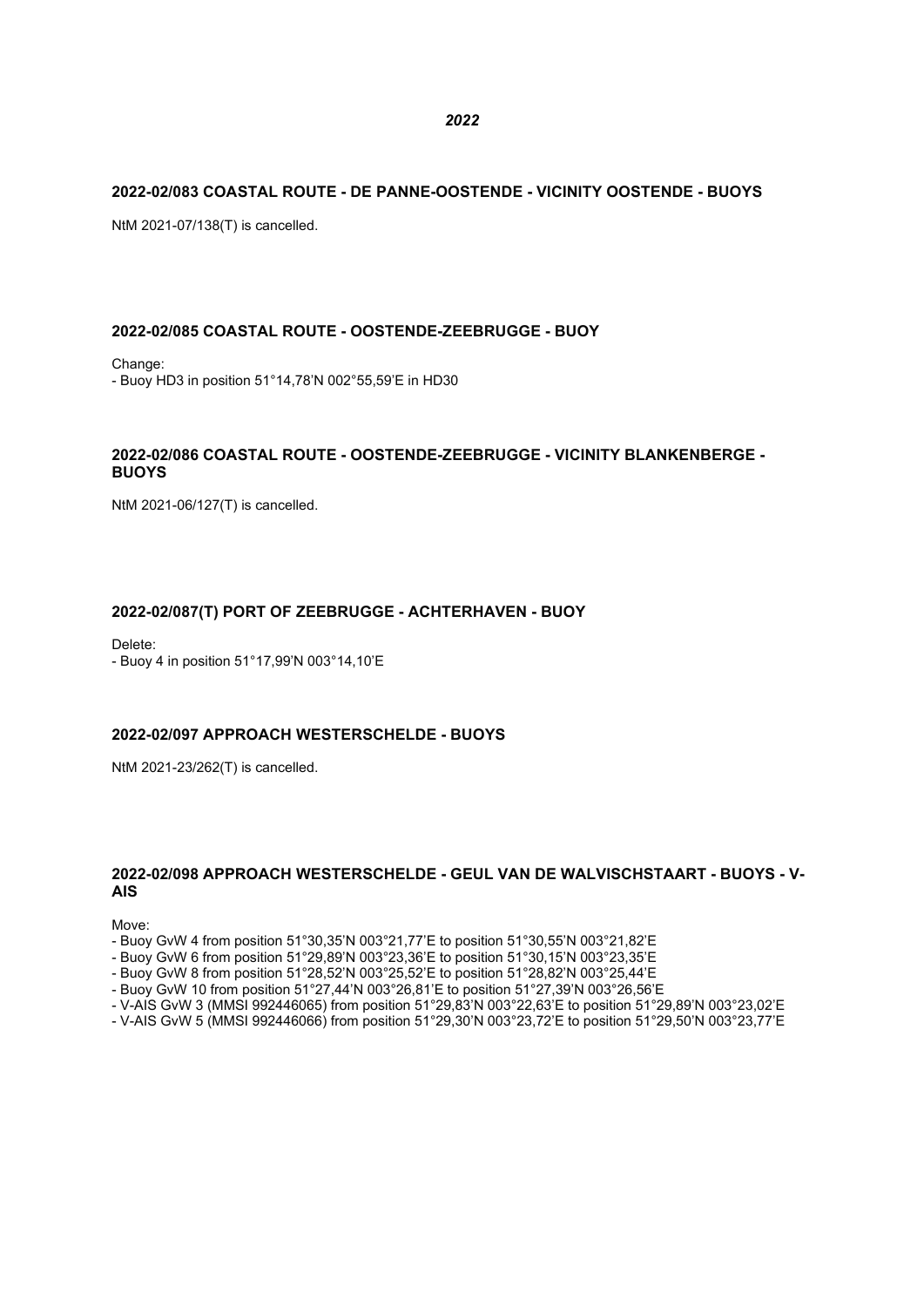# **2022-02/099(T) APPROACH WESTERSCHELDE - OOSTGAT - SARDIJNGEUL - BUOYS**

Delete:

- Buoy Zink-S in position 51°27,00'N 003°32,74'E

Move:

- Buoy SG-2 from position 51°26,83'N 003°33,27'E to position 51°26,87'N 003°33,16'E

### **2022-02/100 APPROACH WESTERSCHELDE - LIGHTS**

101 (INT 1474) and 104/10:

Light De Nolle (LL int. no. B0188 - nat. no. 0239) in position 51°26,95'N 003°33,12'E Delete: Sector light arms and bands Insert: Yellow light flare Oc.9s

Front light Sardijngeul (LL int. no. B0192.1 - nat. no. 0248.2) in position 51°26,30'N 003°34,56'E Delete: Sector light arms and bands Insert: Yellow light flare Oc.5s

Light Boulevard de Ruyter (LL int. no. B0200 - nat. no. 0552) in position 51°26,37'N 003°34,52'E Delete: Sector light arms and bands Insert: Red light flare Iso.R.3s

D11:

Light De Nolle (LL int. no. B0188 - nat. no. 0239) in position 51°26,95'N 003°33,12'E Change: Magenta light flare into a yellow light flare Oc.9s

Front light Sardijngeul (LL int. no. B0192.1 - nat. no. 0248.2) in position 51°26,30'N 003°34,56'E Change: Magenta light flare into a yellow light flare Oc.5s

Light Boulevard de Ruyter (LL int. no. B0200 - nat. no. 0552) in position 51°26,37'N 003°34,52'E Change: Magenta light flare into a red light flare Iso.R.3s

# **2022-03/108 APPROACH WESTERSCHELDE - SARDIJNGEUL - SHALLOW DEPTH**

NtM 2021-23/263(T) is cancelled.

# **2022-04/110 PORT OF ZEEBRUGGE - VOORHAVEN - BUOY**

Move:

- Buoy from position 51°21,34'N 003°11,57'E to position 51°21,06'N 003°11,82'E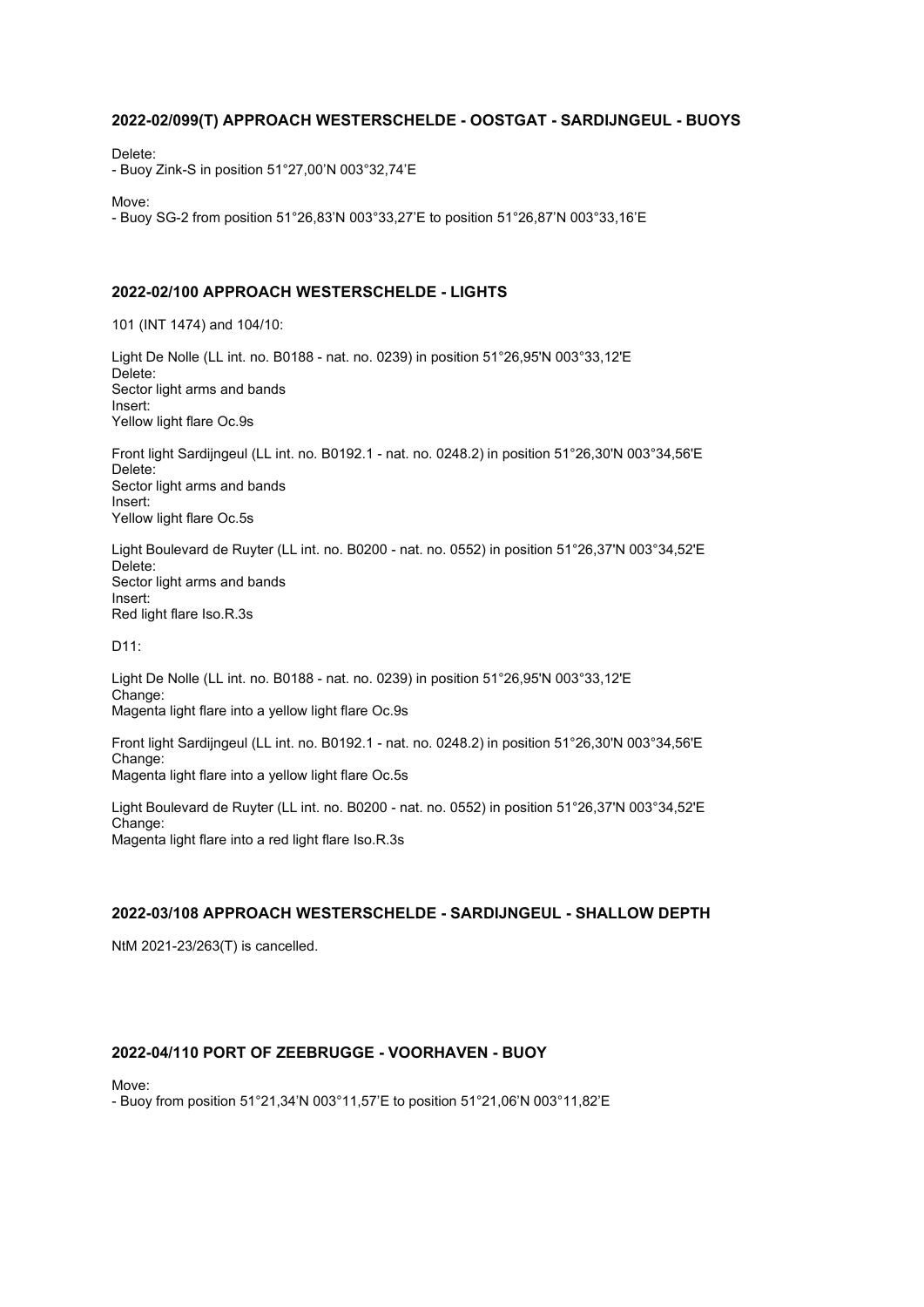# **2022-04/111 APPROACH WESTERSCHELDE - OOSTGAT - SARDIJNGEUL - BUOYS**

NtM 2021-24/270(T) and 2022-02/099(T) are cancelled.

# **2022-05/114(T) COASTAL ROUTE - DE PANNE-OOSTENDE - OOSTENDE-ZEEBRUGGE - BUOY**

NtM 2021-08/154(T) is cancelled.

Move:

- Buoy DC1 from position 51°15,98'N 002°57,87'E to position 51°07,13'N 002°35,52'E

### **2022-05/115 COASTAL ROUTE - OOSTENDE-ZEEBRUGGE - BUOY**

Insert:

- Buoy HBL, yellow pillar, Fl.Y.5s, St Andrew's cross as topmark in position 51°19,03'N 003°06,09'E

#### **2022-05/116 PORT OF ZEEBRUGGE - VOORHAVEN - WIELINGENDOK - PILES**

Insert:

- Pile (INT1 F22) in position 51°21,406'N 003°11,030'E

- Pile (INT1 F22) in position 51°21,414'N 003°11,041'E

# **2022-05/118 APPROACH WESTERSCHELDE - LIGHTS**

101 (INT 1474), D11: Change: - Oc.9s into Oc.9s6m2M at light De Nolle (LL int. no. B0188 - nat. no. 0239) in position 51°26,95'N 003°33,12'E

101 (INT 1474): Change: - Oc.5s into Oc.5s10m2M at rear light Sardijngeul (LL int. no. B0192.1 - nat. no. 0248.2) in position 51°26,30'N 003°34,56'E - Iso.R.3s into Iso.R.3s11m2M at light Boulevard de Ruyter (LL int. no. B0200 - nat. no. 0552) in position 51°26,37'N 003°34,52'E

### **2022-05/119(T) WESTERSCHELDE - VLISSINGEN-BORSSELE - BUOYS**

Insert:

- Buoy RWS-3, yellow conical in position 51°24,55'N 003°35,67'E

- Buoy RWS-5, yellow conical in position 51°24,66'N 003°36,71'E

- Buoy RWS-7, yellow conical in position 51°24,67'N 003°37,70'E

- Buoy RWS-9, yellow conical in position 51°24,61'N 003°38,18'E

These buoys cover 4 measuring frames.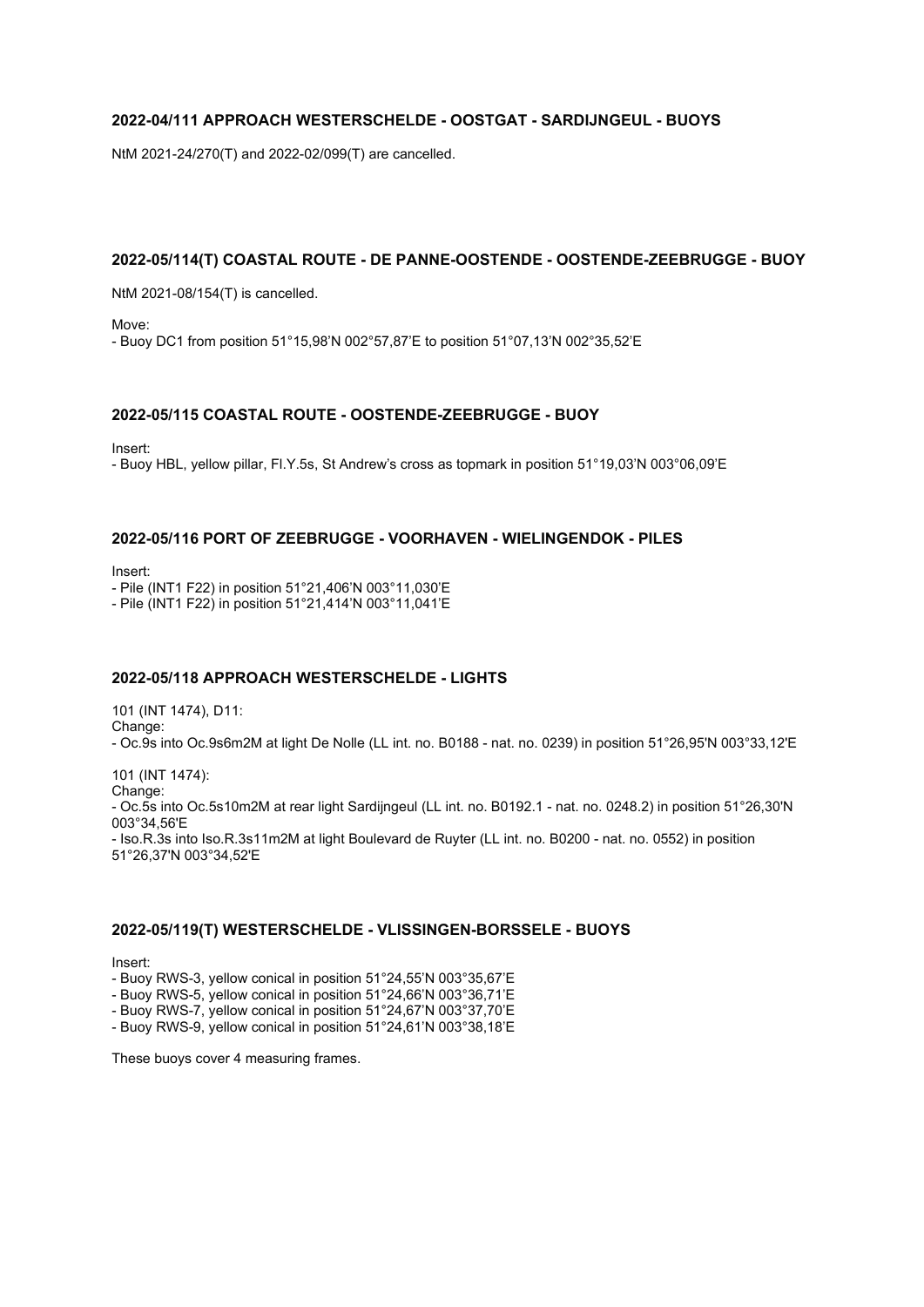### **2022-06/127 COASTAL ROUTE - OOSTENDE-ZEEBRUGGE - LIGHT**

Change:

- Fl.G.4s at buoy OostendeBk-E (LL nat. no. 0272) in position 51°17,35'N 002°51,92'E into Fl(4)G.20s

### **2022-06/128(T) COASTAL ROUTE - OOSTENDE-ZEEBRUGGE - BUOY**

Insert:

- Buoy DM1, north cardinal pillar, Q in position 51°16,44'N 002°59,30'E

# **2022-07/135(T) SEAAREA (COAST) - UNITED KINGDOM TO OOSTENDE - SUBMARINE CABLE**

Insert:

- Submarine cable (fibre optic) Mercator, joining the following positions: 51°25,88'N 002°04,92'E 51°23,62'N 002°12,15'E 51°22,14'N 002°14,50'E 51°21,52'N 002°17,74'E 51°21,67'N 002°20,08'E 51°22,36'N 002°24,62'E 51°22,70'N 002°29,57'E 51°22,37'N 002°32,23'E 51°21,90'N 002°34,30'E 51°21,83'N 002°39,75'E 51°21,53'N 002°45,31'E 51°21,35'N 002°45,76'E 51°20,92'N 002°46,17'E 51°19,93'N 002°46,53'E 51°18,65'N 002°47,51'E 51°16,97'N 002°49,46'E 51°16,62'N 002°50,11'E 51°15,31'N 002°51,24'E 51°13,98'N 002°53,48'E 51°13,51'N 002°53,88'E - text along this cable: In uitvoering (2022) - Under construction (2022)

#### **2022-07/138(T) COASTAL ROUTE - DE PANNE-OOSTENDE - BUOYS**

Insert:

- Buoy HD26, yellow conical, St Andrew's cross as topmark, Fl.Y.5s in position 51°14,13'N 002°48,59'E - Buoy HD25, yellow conical, St Andrew's cross as topmark, Fl.Y.5s in position 51°12,58'N 002°50,36'E Each buoy covers a current meter on the seabed.

#### **2022-07/139(T) COASTAL ROUTE - DE PANNE-OOSTENDE - BUOYS**

Insert:

- Buoy O, yellow spar, St Andrew's cross as topmark, Fl.Y.5s in position 51°14,28'N 002°52,09'E

- Buoy 4, yellow conical, St Andrew's cross as topmark, Fl.Y.5s in position 51°13,38'N 002°52,75'E

- Buoy 2, yellow conical, St Andrew's cross as topmark, Fl.Y.5s in position 51°14,33'N 002°53,25'E

- Buoy S, yellow conical, St Andrew's cross as topmark, Fl.Y.5s in position 51°14,13'N 002°54,22'E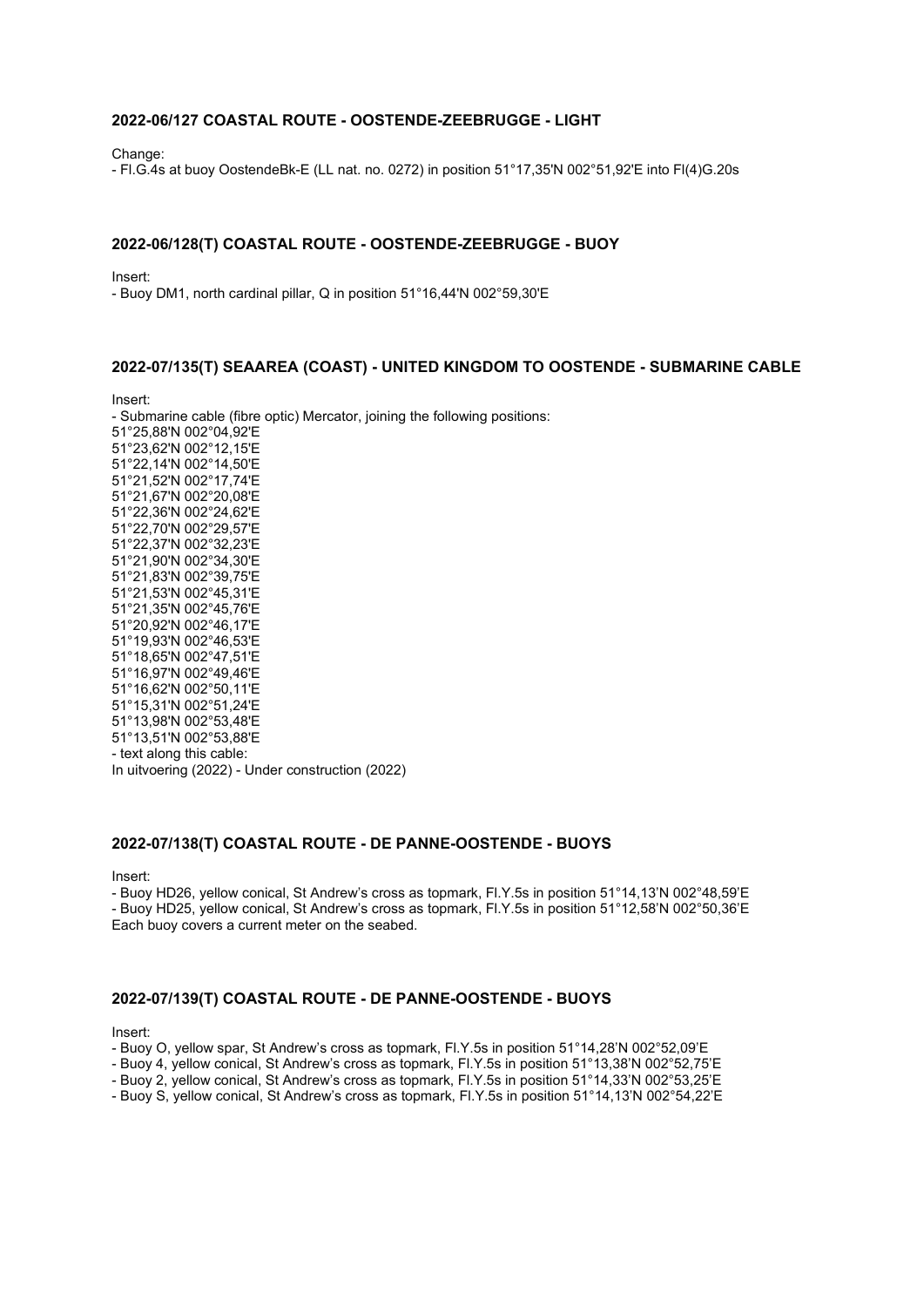# **2022-07/140 COASTAL ROUTE - OOSTENDE-ZEEBRUGGE - BUOY**

NtM 2021-22/256(T) is cancelled.

# **2022-07/141 COASTAL ROUTE - OOSTENDE-ZEEBRUGGE - BUOYS**

Insert:

- Buoy SH4, north cardinal pillar, Q in position 51°18,40'N 003°04,72'E

- Buoy SH5, north cardinal pillar, Q in position 51°18,50'N 003°05,00'E

# **2022-07/142(T) COASTAL ROUTE - OOSTENDE-ZEEBRUGGE - BUOYS**

Insert:

- Buoy W, yellow conical, St Andrew's cross as topmark in position 51°18,84'N 003°05,09'E

- Buoy A, yellow spar, St Andrew's cross as topmark in position 51°19,16'N 003°06,37'E

- Buoy O, yellow conical, St Andrew's cross as topmark in position 51°19,59'N 003°07,66'E

### **2022-08/149(T) APPROACH WESTERSCHELDE - VLAKTE VAN DE RAAN - BUOYS**

Insert:

- Buoy VR-A, yellow spar, Fl.Y.5s in position 51°26,19'N 003°20,07'E
- Buoy VR-B, yellow spar, Fl.Y.5s in position 51°26,12'N 003°20,07'E
- Buoy VR-C, yellow spar, Fl.Y.5s in position 51°25,56'N 003°24,01'E
- Buoy VR-D, yellow spar, Fl.Y.5s in position 51°25,49'N 003°24,01'E

These buoys cover two measuring frames.

#### **2022-09/156(T) BLIGHBANK-THORNTONBANK - BUOY**

Insert:

- Buoy HD21, yellow conical, St Andrew's cross as topmark, Fl.Y.5s in position 51°35,86'N 002°48,41'E

This buoy covers a measurement buoy.

#### **2022-09/157 COASTAL ROUTE - OOSTENDE-ZEEBRUGGE - BUOY**

NtM 2022-06/128(T) is cancelled.

#### **2022-09/158(T) COASTAL ROUTE - OOSTENDE-ZEEBRUGGE - BUOY**

Insert:

- Buoy DM2, north cardinal pillar, Q in position 51°18,48'N 003°03,83'E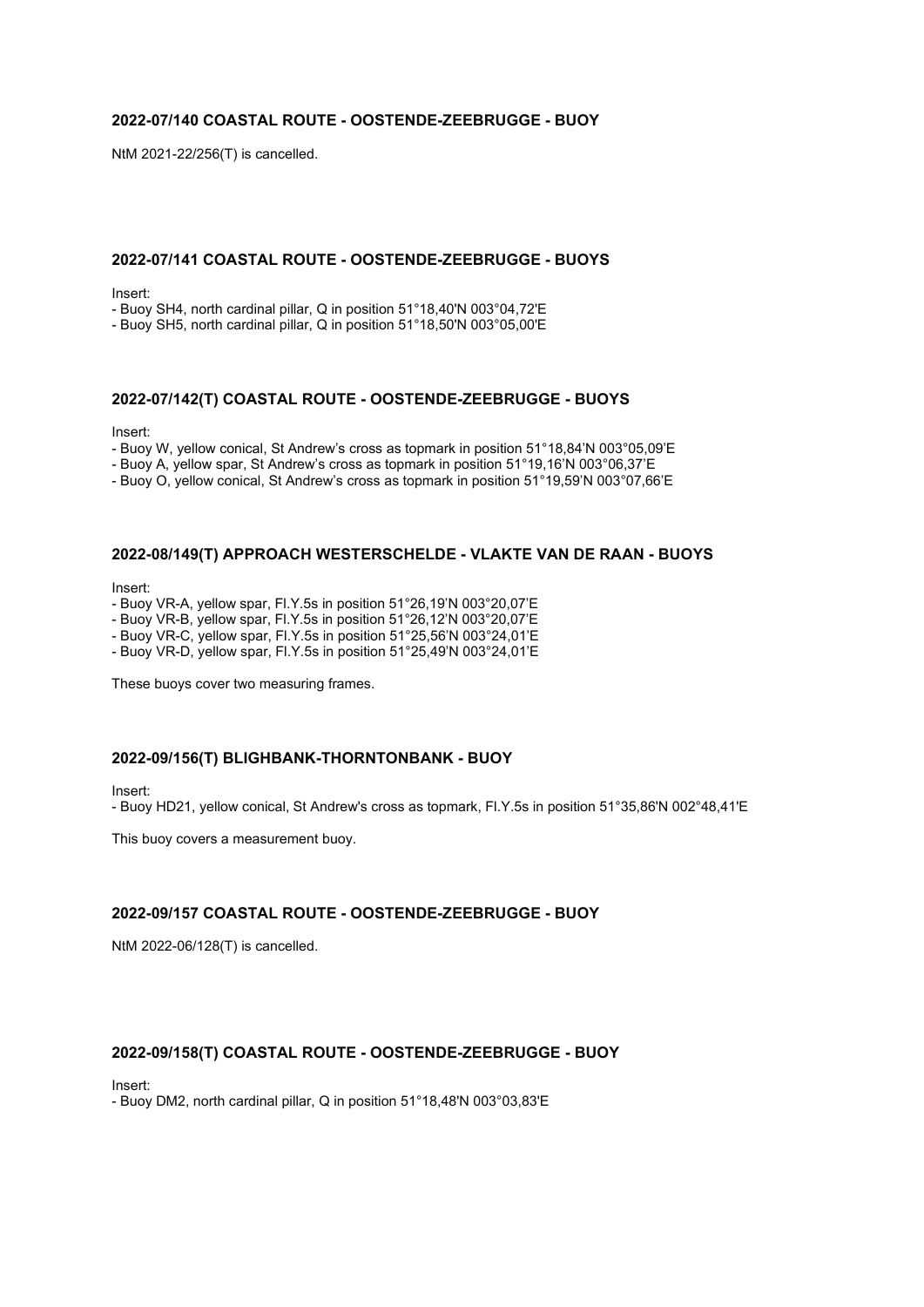# **2022-10/163 PORT OF ZEEBRUGGE - ACHTERHAVEN - BUOY**

NtM 2022-02/087(T) is cancelled.

# **2022-10/166 WESTERSCHELDE - VLISSINGEN-BORSSELE - LIGHT**

NtM 2019-07/119(T) is cancelled.

# **2022-10/167 WESTERSCHELDE - VLISSINGEN-BORSSELE - BUOYS**

NtM 2022-05/119(T) is cancelled.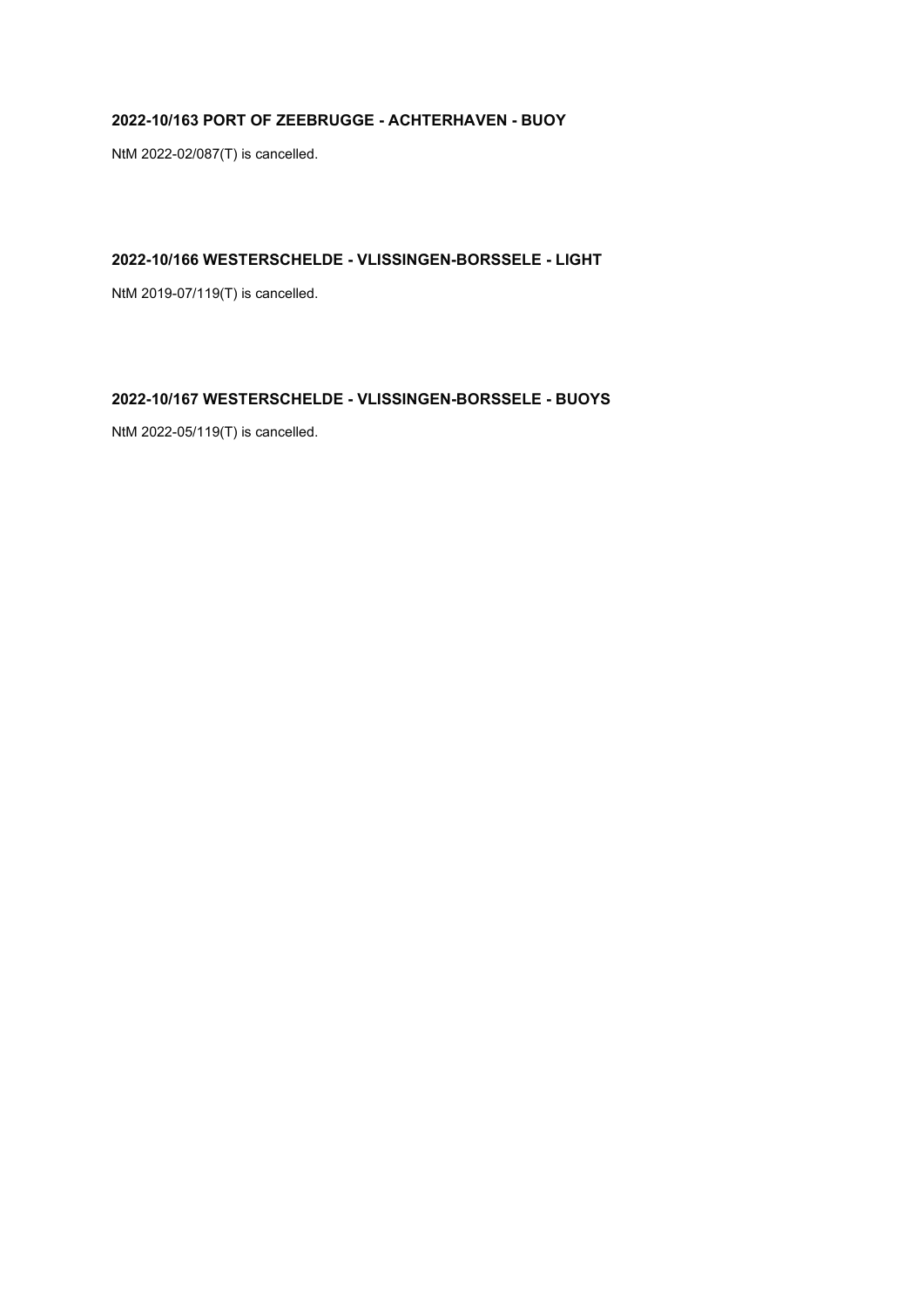# **2022-10/168 WESTERSCHELDE - VLISSINGEN-BORSSELE - BUOYS**

101 (INT 1474), 104/10

#### Delete:

- Buoy SS 3 in position 51°25,04'N 003°37,30'E
- Buoy SS 2 in position 51°25,64'N 003°37,63'E
- Buoy SS 4 (LL nat. no. 0573) in position 51°25,23'N 003°37,82'E
- Buoy SS 5 in position 51°24,71'N 003°38,04'E

#### Insert:

- Buoy ARV 5, yellow spar, St Andrew's cross as topmark in position 51°24,71'N 003°38,04'E

#### 104/10

# Delete:

- Buoy SS 6 in position 51°25,33'N 003°38,76'E

#### Insert:

- Buoy SS 2, red can, Q.R in position 51°25,50'N 003°37,92'E
- Buoy SS 3, green conical, Q.G in position 51°25,13'N 003°38,50'E
- Buoy SS 4, red spar in position 51°25,52'N 003°39,22'E
- Buoy SS 5, green conical, Iso.G.8s in position 51°25,17'N 003°39,26'E

#### 104/10, 104/09

#### Delete:

- Buoy SS 9 (LL nat. no. 0576.1) in position 51°25,09'N 003°39,81'E
- Buoy SS 8 (LL nat. no. 0577) in position 51°25,41'N 003°39,83'E

#### Insert:

- Buoy SS 7, green spar, cone as topmark, Iso.G.4s in position 51°25,05'N 003°39,94'E
- Buoy SS 6, red spar, Iso.R.4s in position 51°25,34'N 003°40,12'E

#### Change:

- Buoy SS 11 (LL nat. no. 0576.2) in position 51°24,69'N 003°40,58'E into buoy SS 9

#### 104/09

#### Delete:

- Buoy SS 10 in position 51°24,89'N 003°40,84'E
- Buoy SS 12 (LL nat. no. 0577.1) in position 51°24,36'N 003°41,43'E

#### Insert:

- Buoy SS 8, red spar in position 51°24,96'N 003°40,94'E
- Buoy SS 10, red spar, cylinder as topmark, Q.R in position 51°24,37'N 003°41,46'E

#### Change:

- Buoy SS 13 in position 51°24,18'N 003°41,08'E into buoy SS 11

# **2022-11/174 COASTAL ROUTE - OOSTENDE-ZEEBRUGGE - BUOY**

NtM 2022-09/158(T) is cancelled.